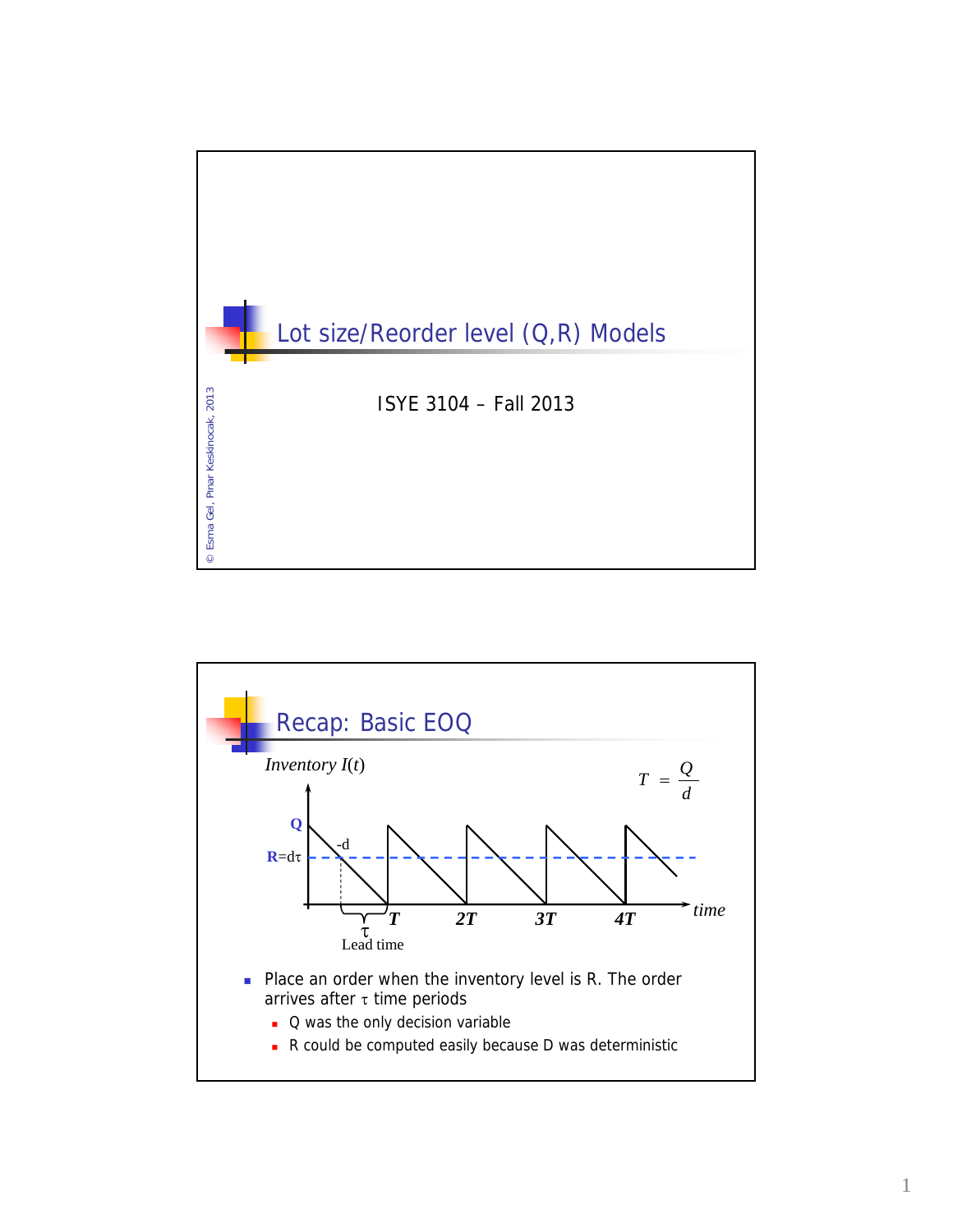

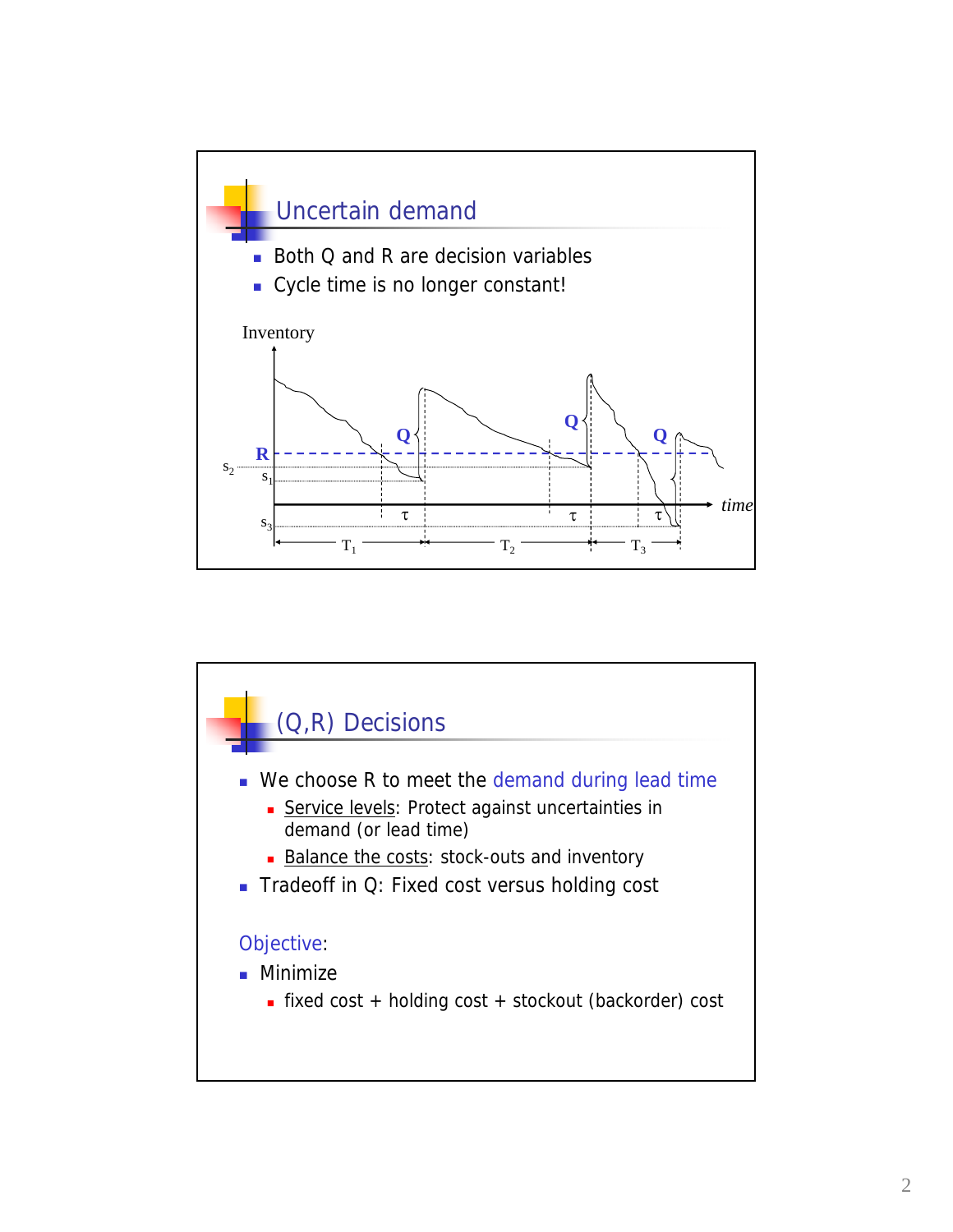

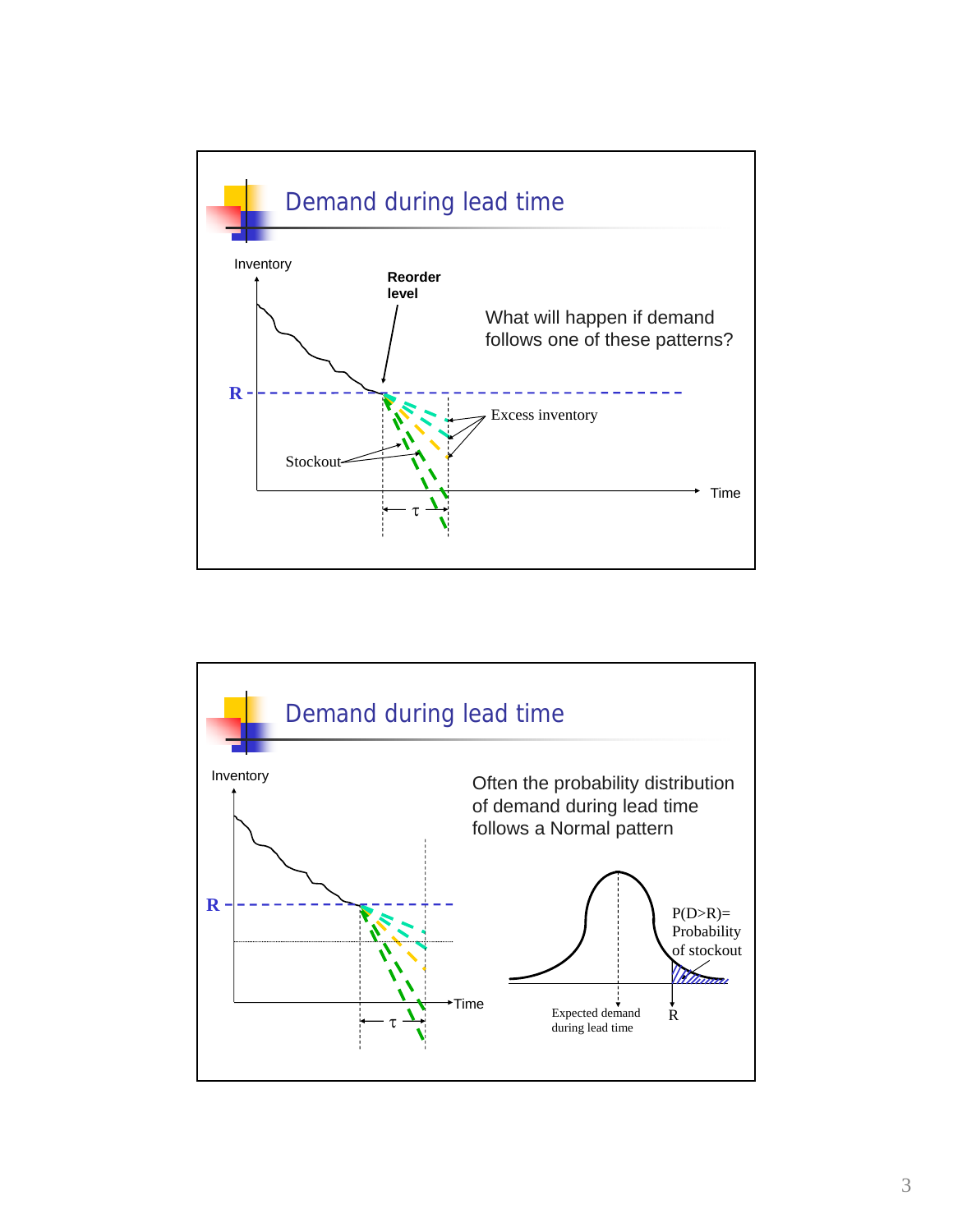

(Q,R) Model – Expected total cost per unit time  
\n
$$
C(Q) = h\left(s + \frac{Q}{2}\right) + \frac{F_{\text{ixedcost}}}{T} + p\frac{n(R)}{T}
$$
\n
$$
s = \text{Average inventory level before an order arrives}
$$
\n
$$
= (\text{Reorder level}) - (\text{expected demand during leading}) = R - \mu
$$
\n
$$
n(R) = \text{Expected shortage per cycle}
$$
\n
$$
D > R \Rightarrow \text{shortage} = D - R
$$
\n
$$
D < R \Rightarrow \text{shortage} = D - R
$$
\n
$$
n(R) = \int_{0}^{R} 0 f(x) dx + \int_{R}^{\infty} (x - R) f(x) dx = \int_{R}^{\infty} (x - R) f(x) dx = \sigma L(z)
$$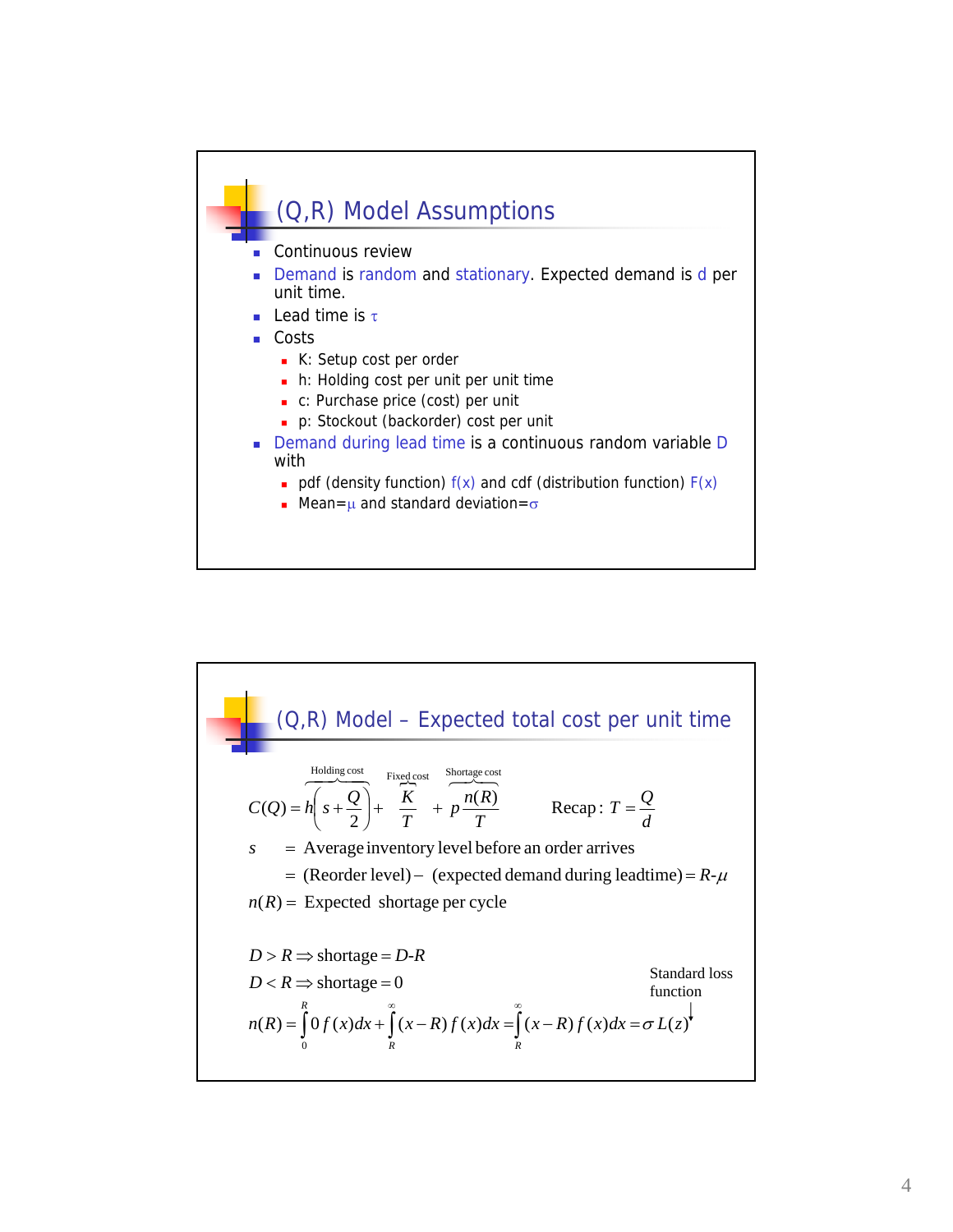

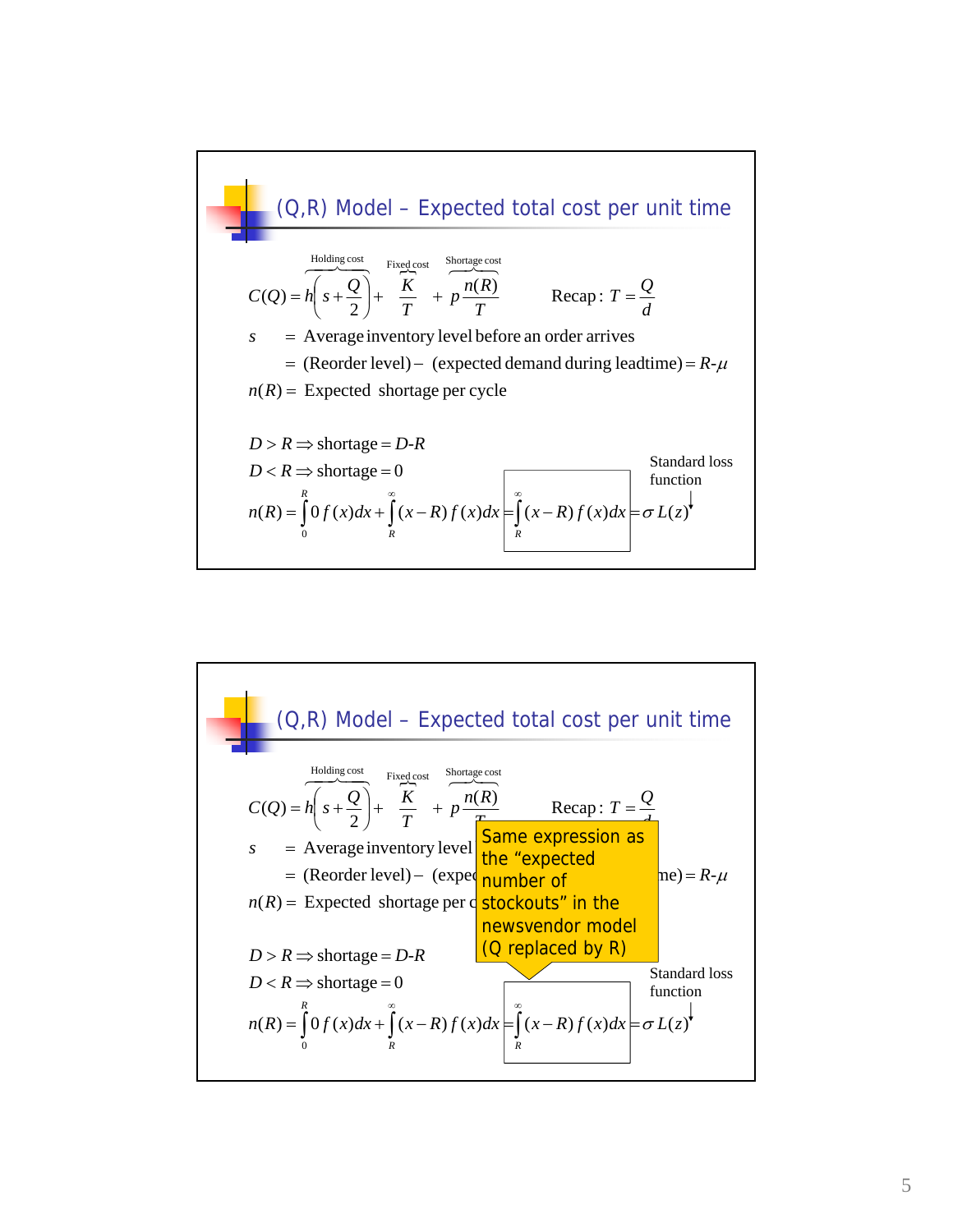$$
(Q,R) \text{ Model} - \text{Expected total cost per unit time}
$$
  
\n
$$
G(Q) = \text{Holding cost} + \text{Fixed cost} + \text{Shortage cost}
$$
  
\n
$$
= h\left(\frac{Q}{2} + R - d\tau\right) + K\frac{d}{Q} + p\frac{d n(R)}{Q}
$$
  
\n
$$
\frac{\partial G}{\partial Q} = \frac{h}{2} - \frac{Kd}{Q^2} - \frac{pdn(R)}{Q^2} = 0 \Rightarrow \frac{h}{2} = \frac{d[K + pn(R)]}{Q^2} \Rightarrow
$$
  
\n
$$
Q = \sqrt{\frac{2d[K + pn(R)]}{h}}
$$
  
\n
$$
\frac{\partial G}{\partial R} = h - \frac{pd(1 - F(R))}{Q} \Rightarrow 1 - F(R) = \frac{Qh}{pd}
$$

(Q,R) Model – Expected total cost per unit time *pd*  $\left[ Q = \sqrt{\frac{2d[K + pn(R)]}{I}} \right] \left[ F(R) = 1 - \frac{Qh}{I} \right]$ *h*  $Q = \sqrt{\frac{2d[K + pn(R)]}{I}} \begin{bmatrix} F(R) = 1 - \end{bmatrix}$ *Q d n R*  $\frac{a}{Q}$  + p  $h\left(\frac{Q}{2} + R - d\tau\right) + K\frac{d}{2}$  $C(Q)$  = Holdingcost + Fixedcost + Shortagecost  $\left(\frac{Q}{2}+R-d\tau\right)+K\frac{d}{Q}+$  $\setminus$  $=h\left(\frac{Q}{2}+R-d\tau\right)+K\frac{d}{2}+p\frac{dn(R)}{2}$ Optimalsolution:  $= h\left(\frac{\mathcal{L}}{2} + R - d\tau\right)$ How do we pull Q and R from these equations?  $\rightarrow$  Solve iteratively!!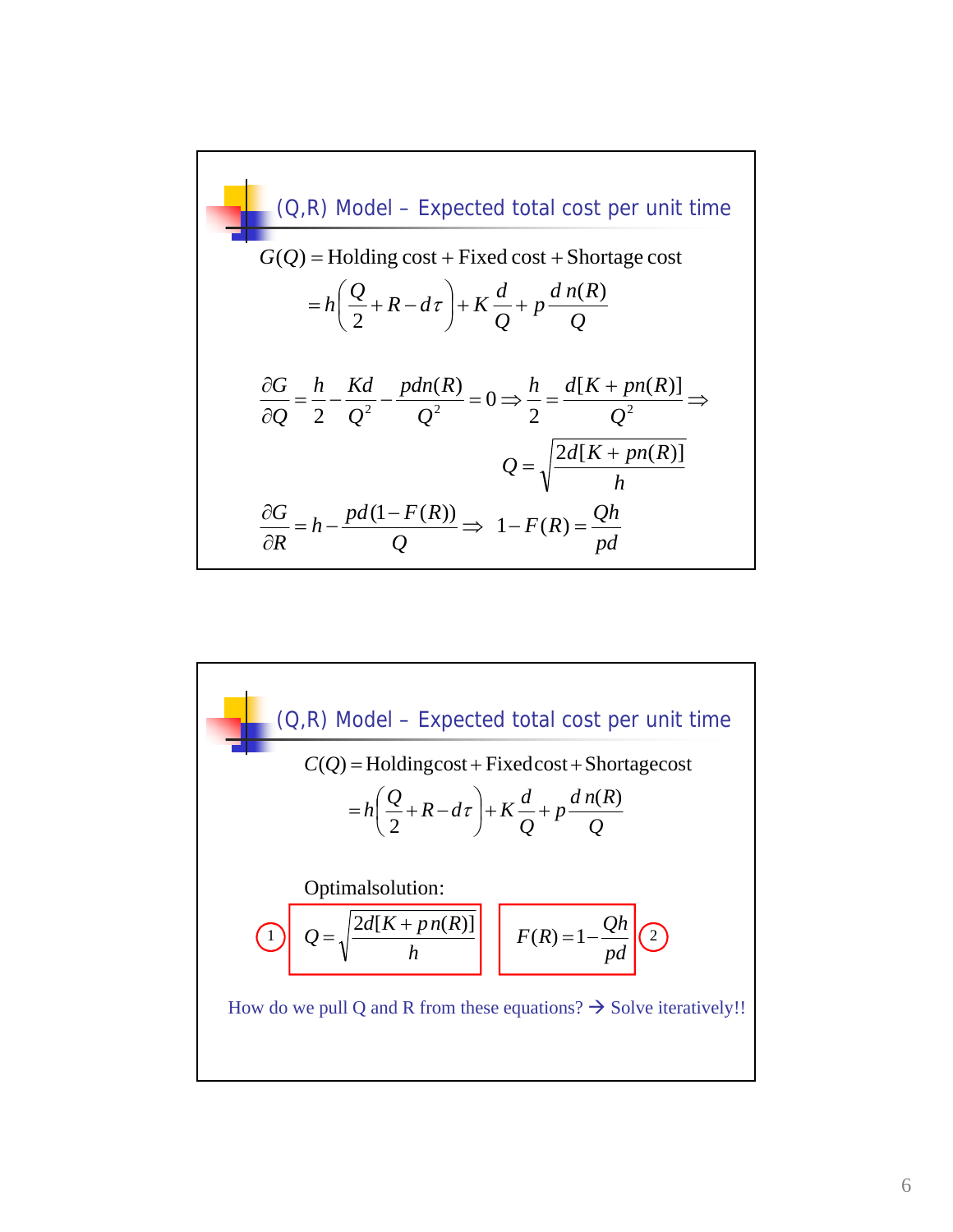

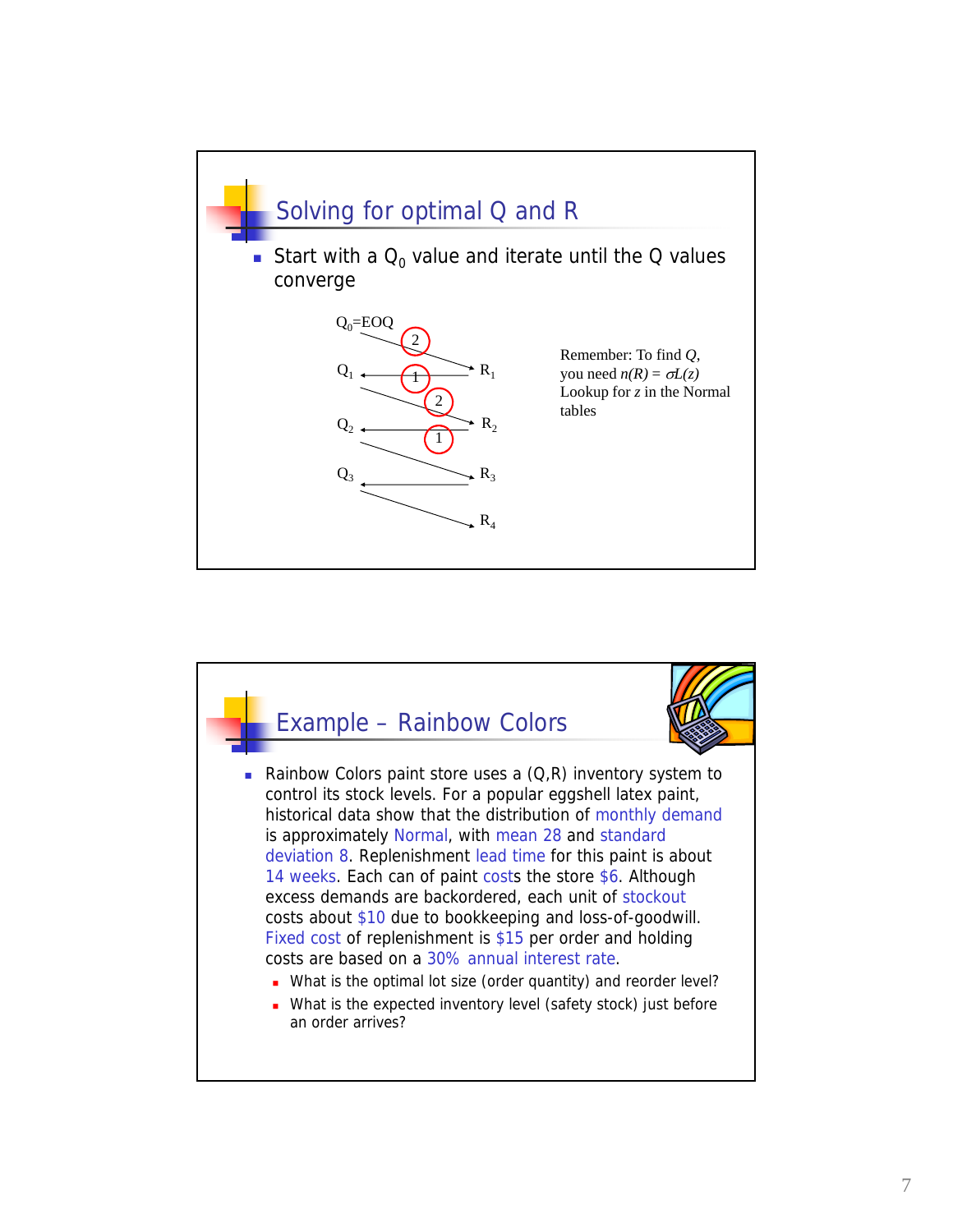

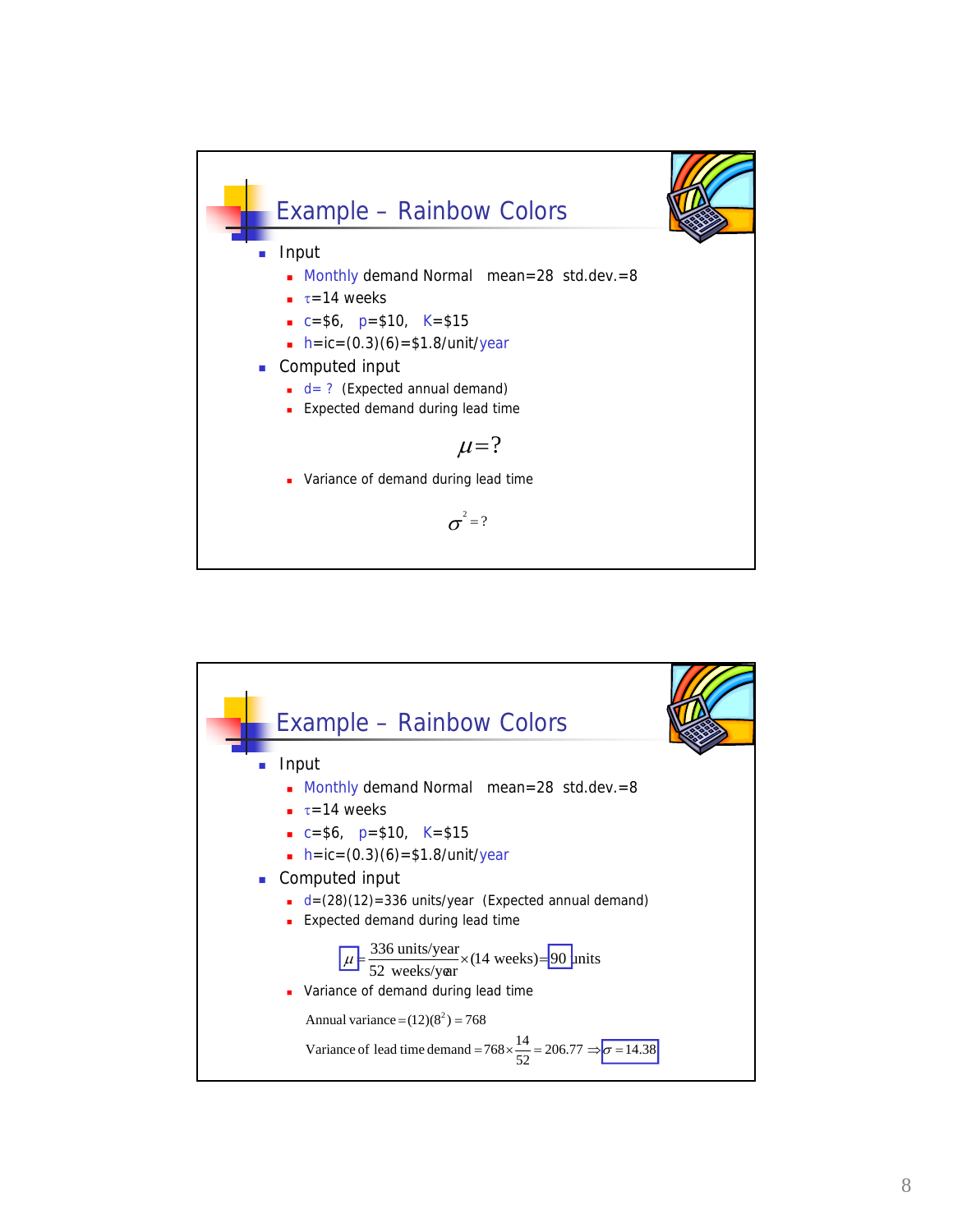

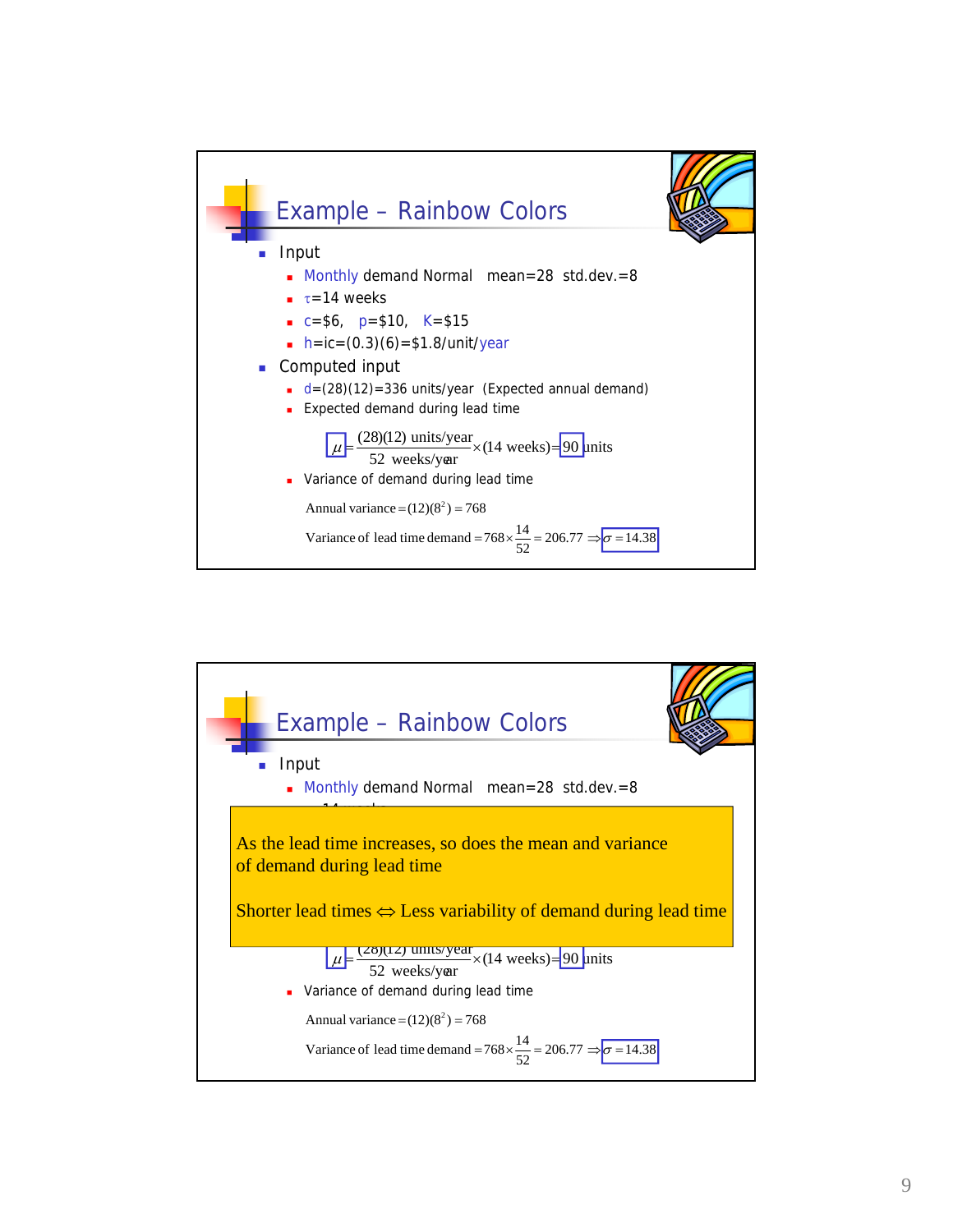

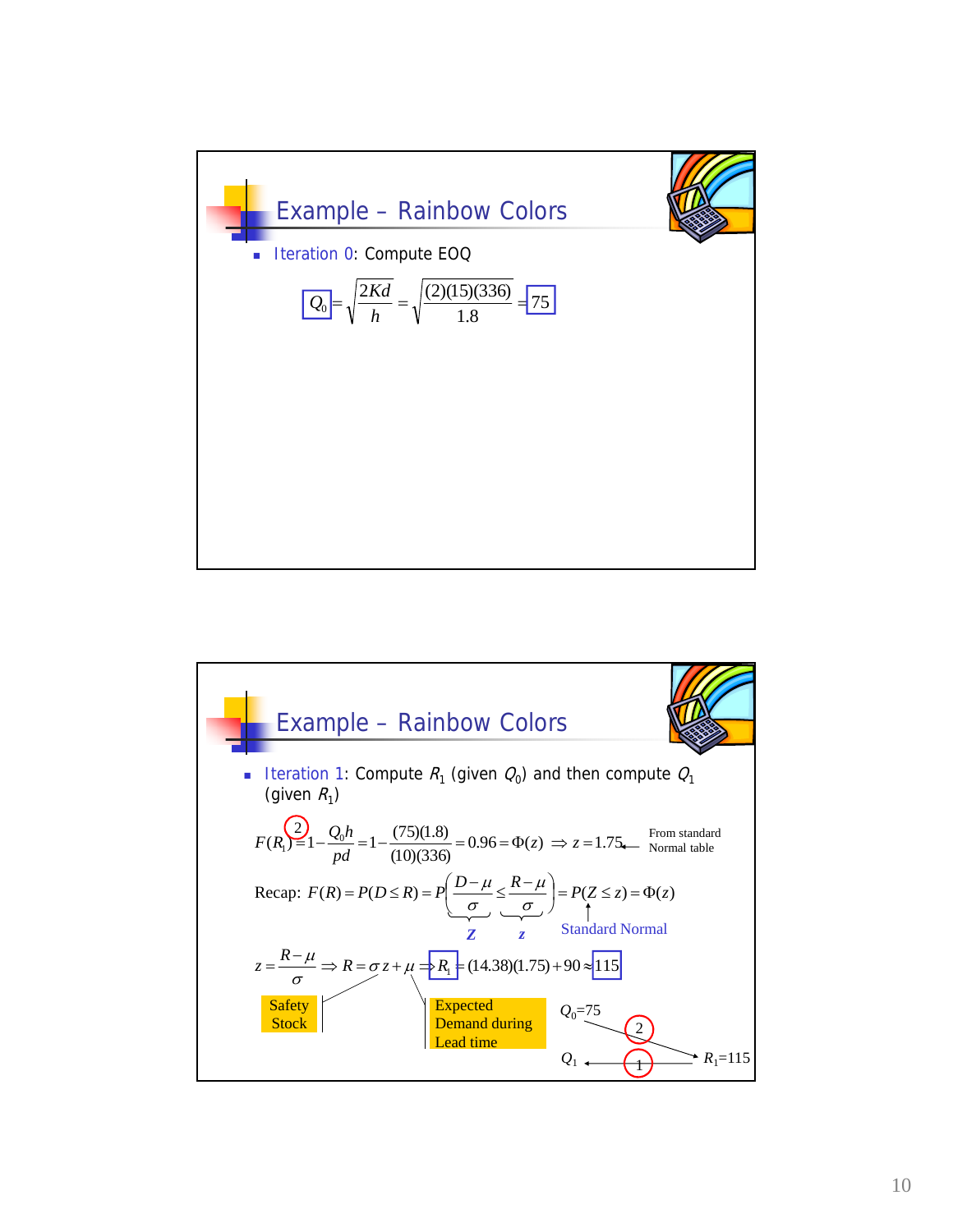

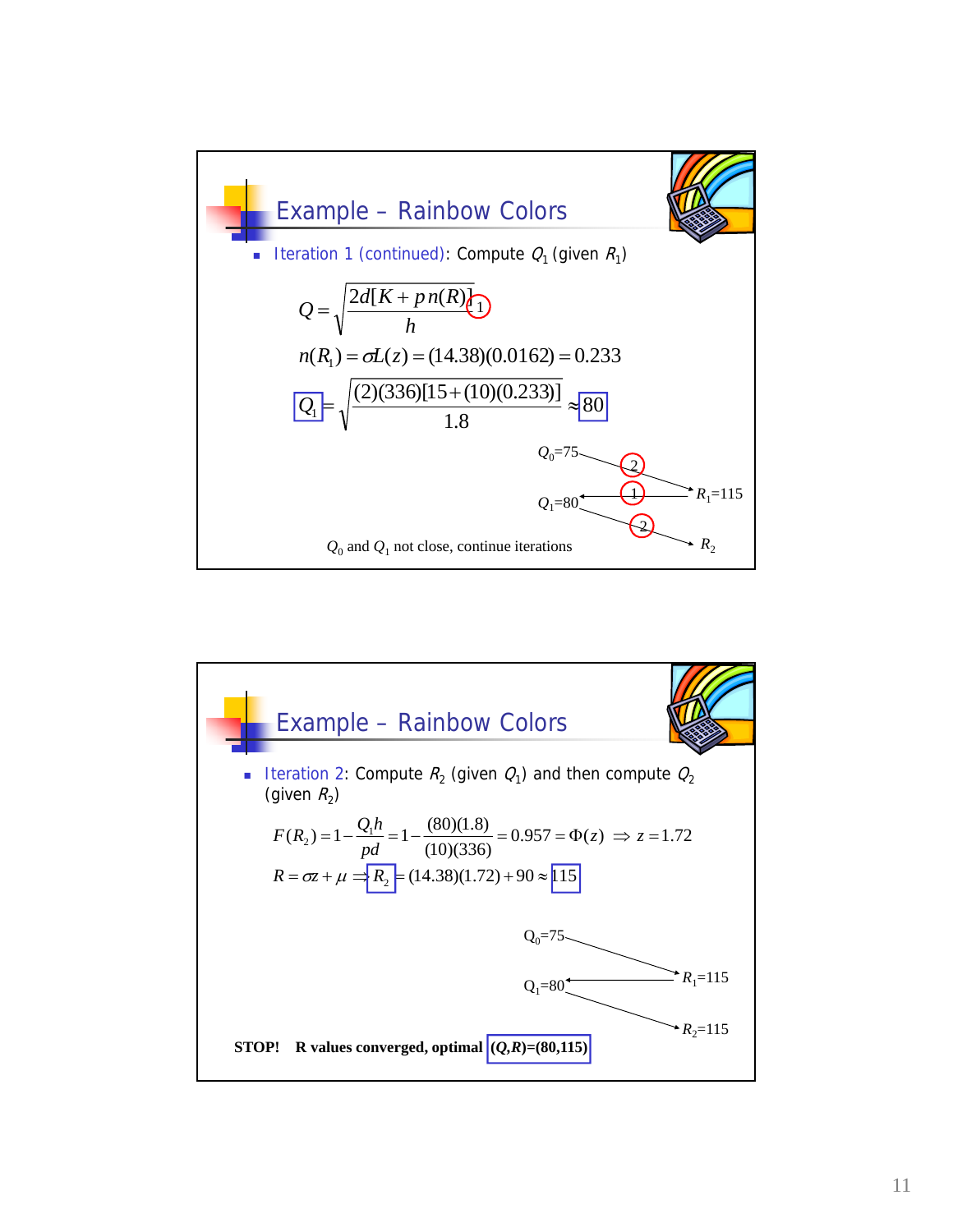

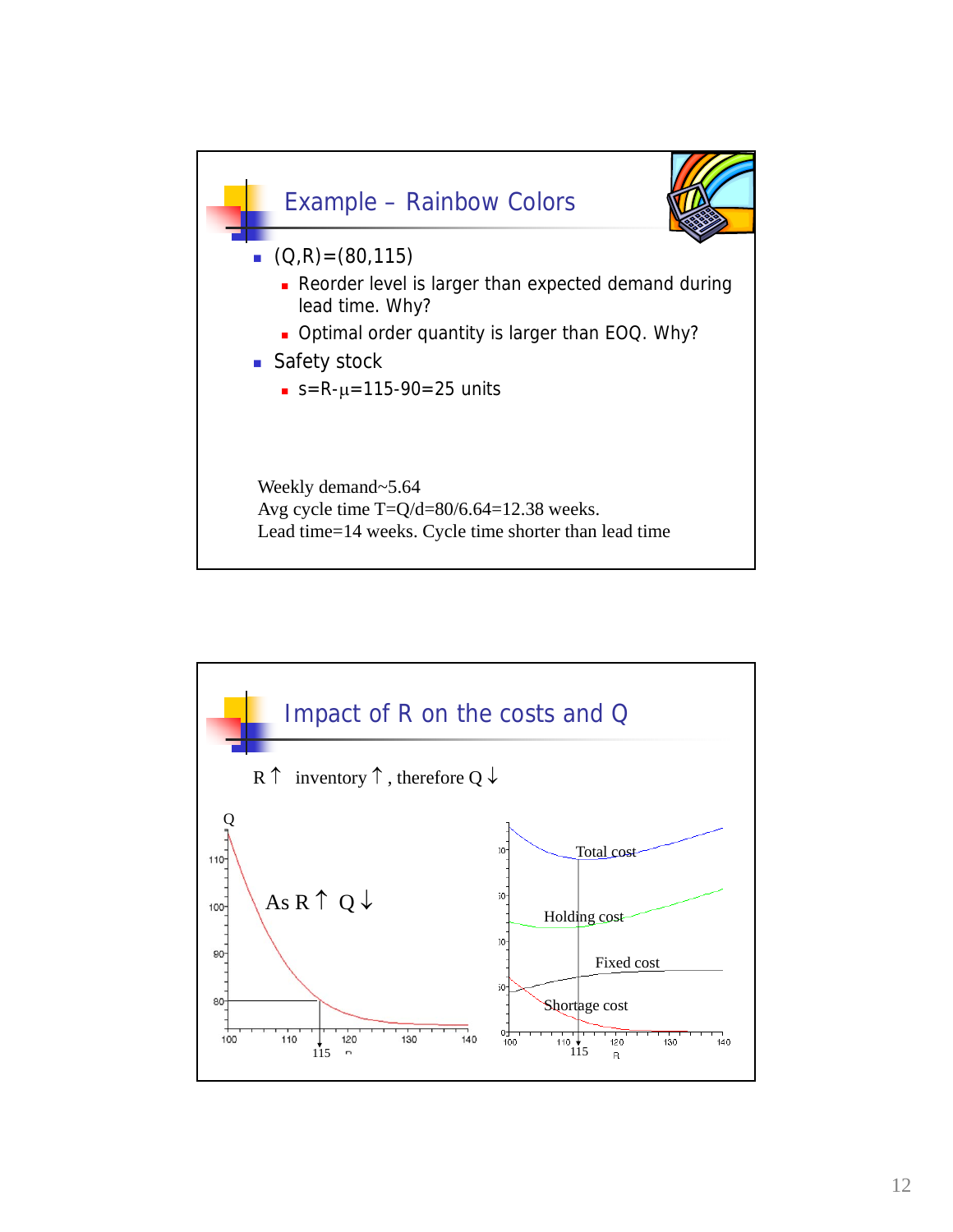

| (Q,R)                                                                                    |    |     |  |
|------------------------------------------------------------------------------------------|----|-----|--|
|                                                                                          |    |     |  |
| As h goes up, both $Q$ and $R$ go down, but in this example<br>Q drops at a faster rate! |    |     |  |
|                                                                                          |    |     |  |
|                                                                                          | Ω  | R   |  |
| 0.2                                                                                      | 97 | 116 |  |
| 0.3                                                                                      | 81 | 115 |  |
| 0.4                                                                                      | 71 | 114 |  |
| 0.5                                                                                      | 64 | 113 |  |
| 0.6                                                                                      | 59 | 112 |  |
| 0.7                                                                                      | 55 | 111 |  |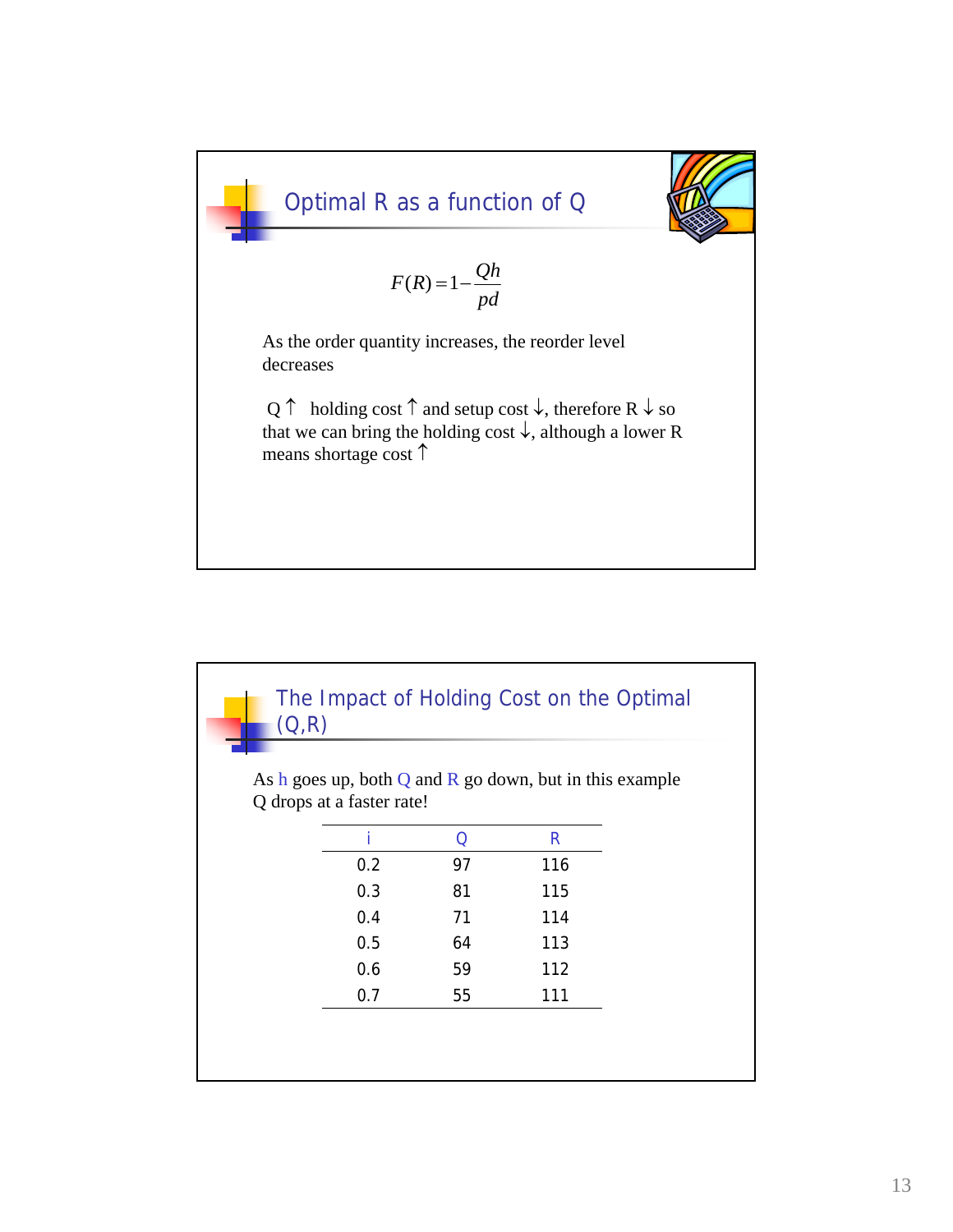

| (Q,R)                                          |    |     |  |
|------------------------------------------------|----|-----|--|
|                                                |    |     |  |
| As $p$ goes up, $Q$ goes down and $R$ goes up! |    |     |  |
| р                                              | Q  | R   |  |
| $\overline{2}$                                 | 84 | 101 |  |
| 6                                              | 81 | 111 |  |
| 10                                             | 81 | 115 |  |
| 14                                             | 81 | 117 |  |
| 18                                             | 80 | 118 |  |
| 22                                             | 80 | 120 |  |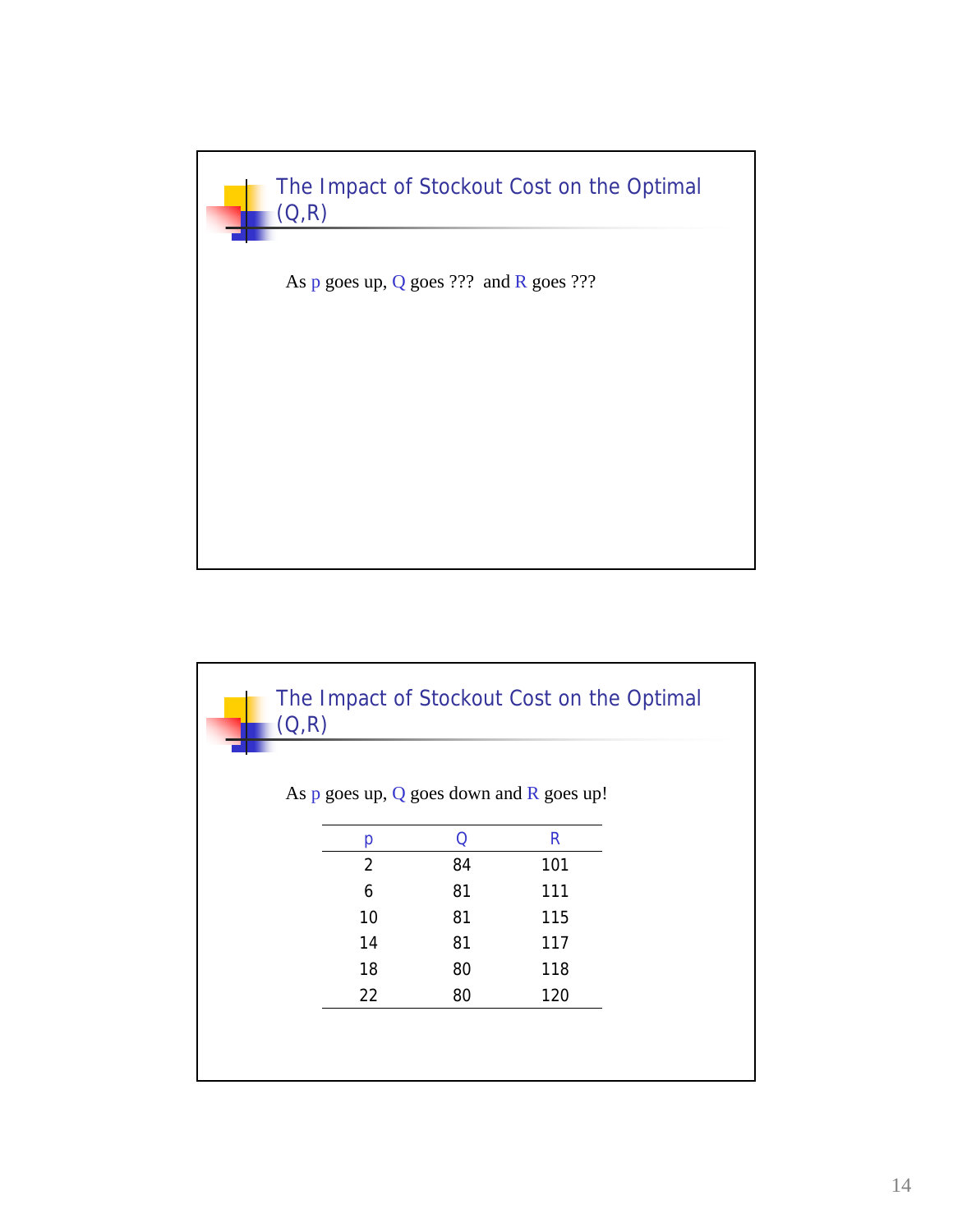

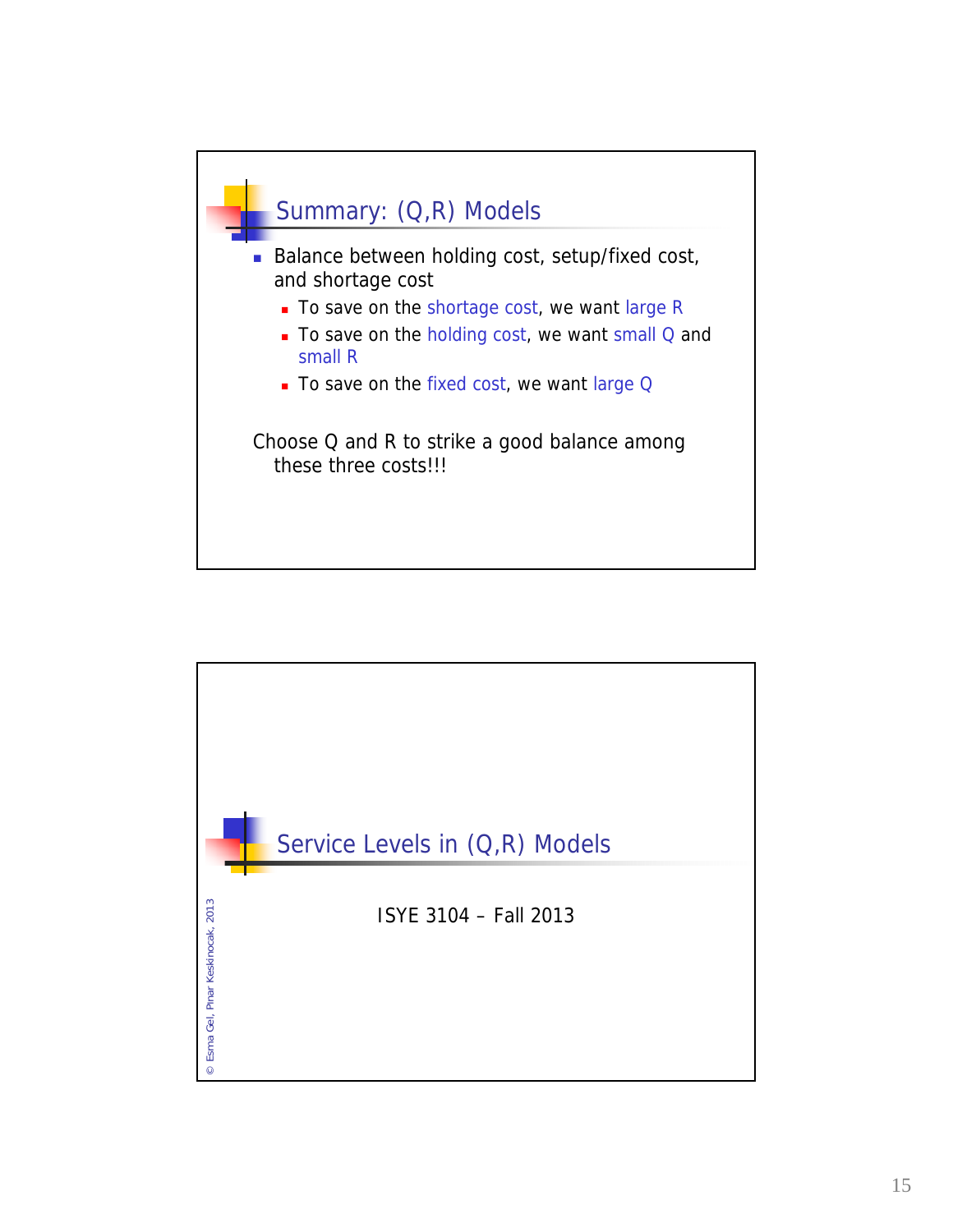

| Service objectives - Example                                                       |        |            |                                     |  |  |  |  |
|------------------------------------------------------------------------------------|--------|------------|-------------------------------------|--|--|--|--|
| Order cycle                                                                        | Demand | Stock-outs |                                     |  |  |  |  |
|                                                                                    | 180    | 0          | Fraction of periods                 |  |  |  |  |
| $\overline{2}$                                                                     | 75     | 0          | with no stock-outs $= 8/10$         |  |  |  |  |
| 3                                                                                  | 235    | 45         | $\rightarrow$ Type I service = 80%  |  |  |  |  |
| 4                                                                                  | 140    | 0          | $\alpha = 0.8$                      |  |  |  |  |
| 5                                                                                  | 180    | $\Omega$   |                                     |  |  |  |  |
| 6                                                                                  | 200    | 10         | Fraction of demand                  |  |  |  |  |
| 7                                                                                  | 150    | 0          | satisfied on time $=$               |  |  |  |  |
| 8                                                                                  | 90     | 0          | $(1450-55)/1450=0.96$               |  |  |  |  |
| 9                                                                                  | 160    | 0          | $\rightarrow$ Type II service = 96% |  |  |  |  |
| 10                                                                                 | 40     | 0          | $\beta = 0.96$                      |  |  |  |  |
| TOTAL:                                                                             | 1450   | 55         |                                     |  |  |  |  |
| In general, is it easier to achieve an x% Type I service or Type II service level? |        |            |                                     |  |  |  |  |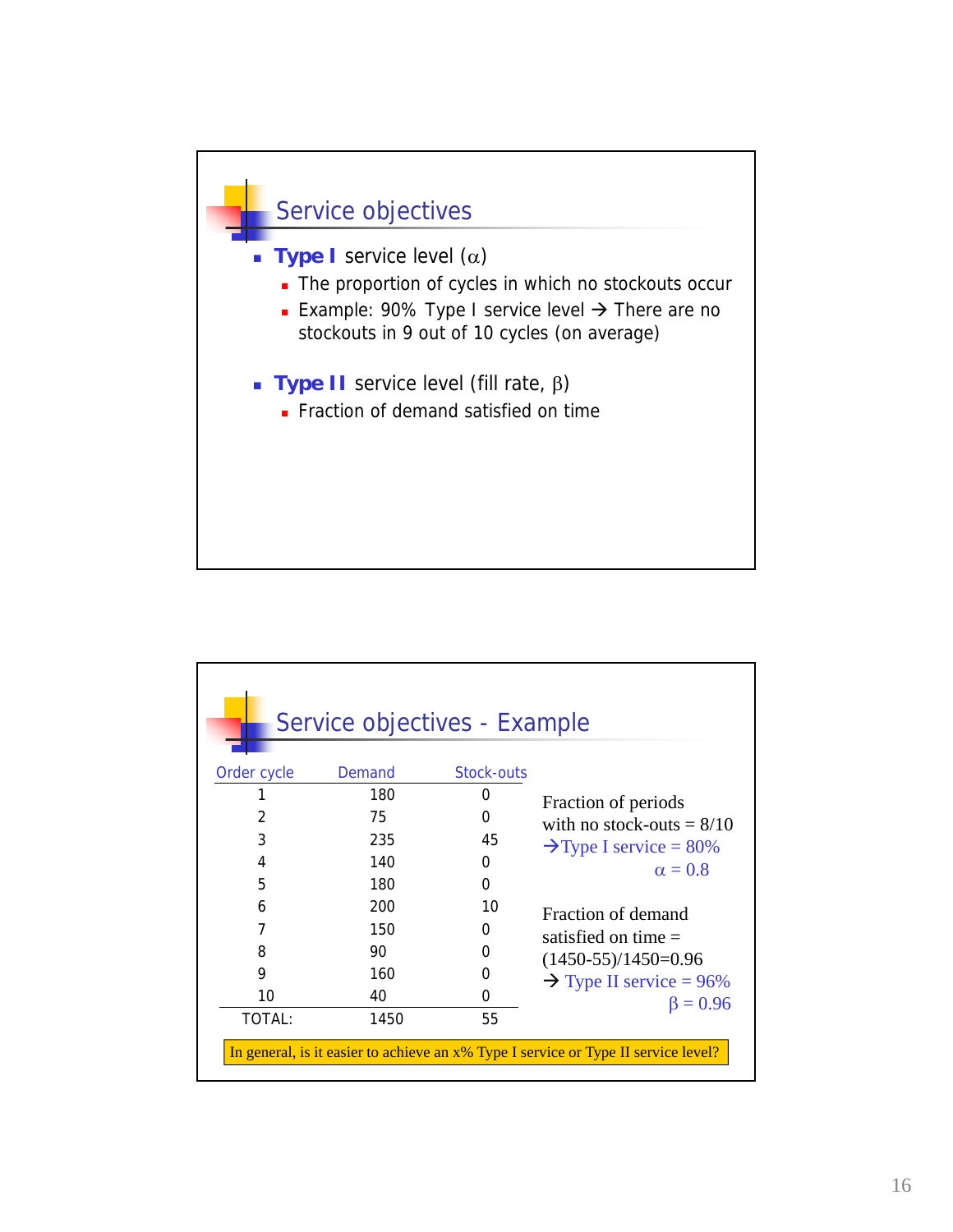

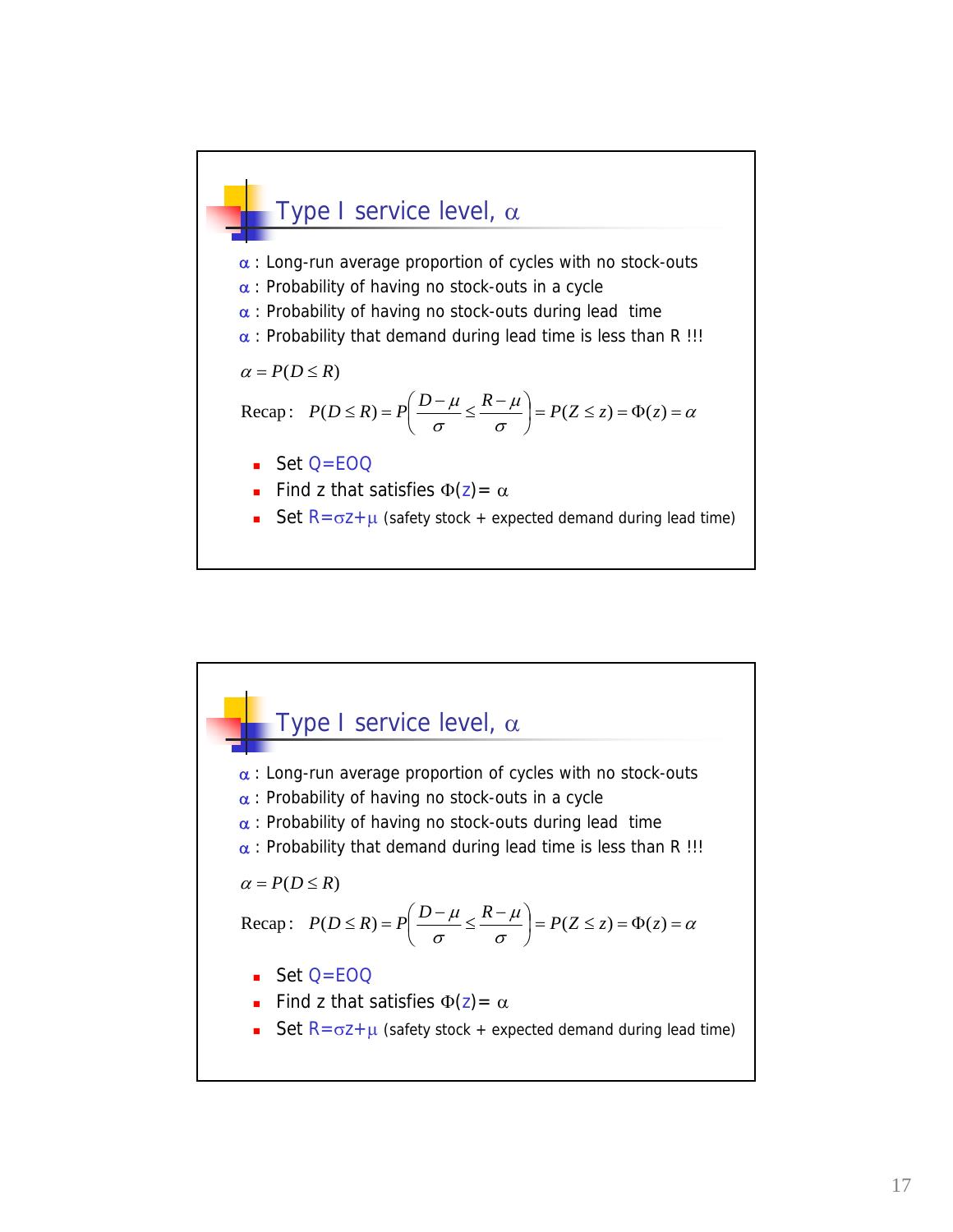

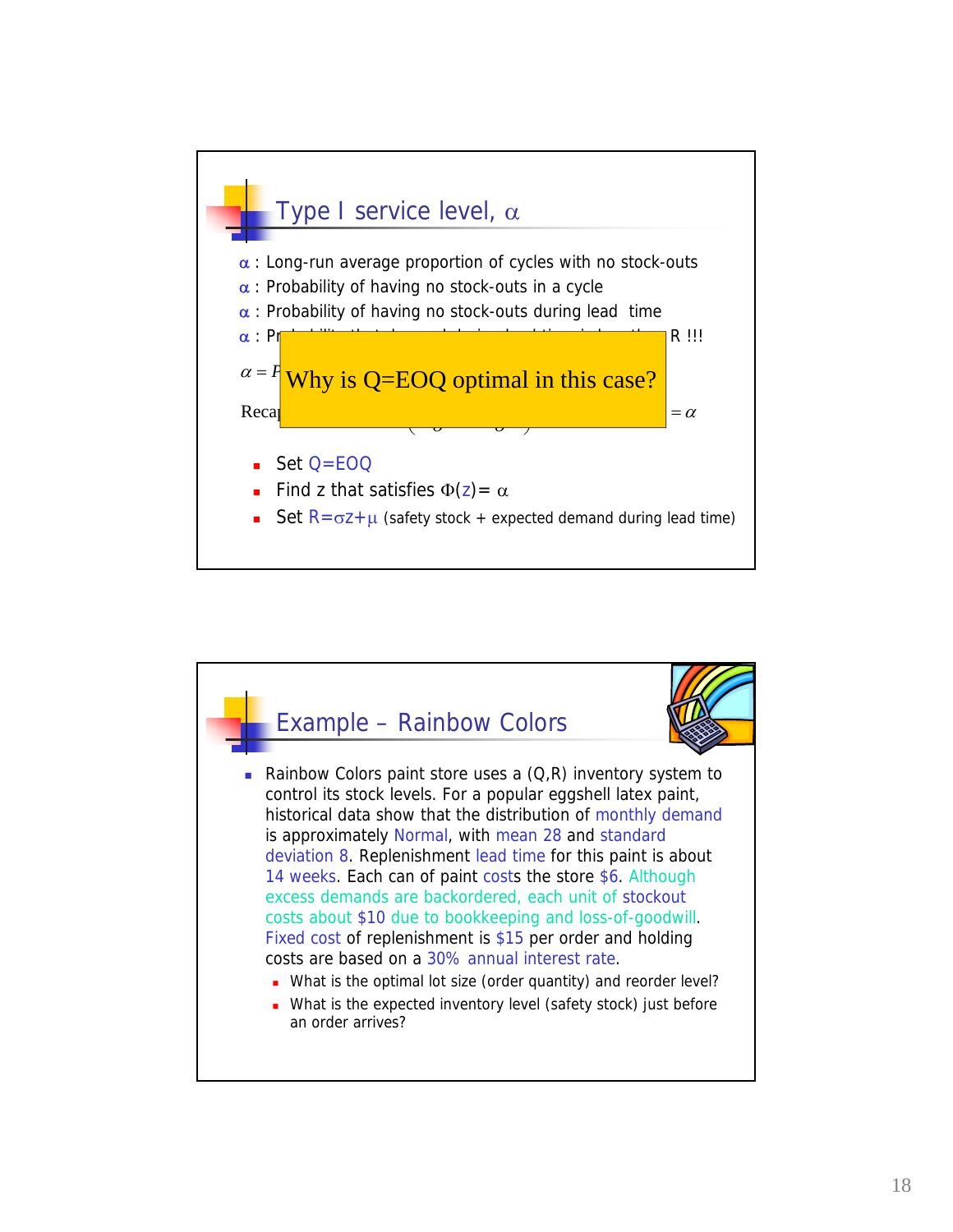

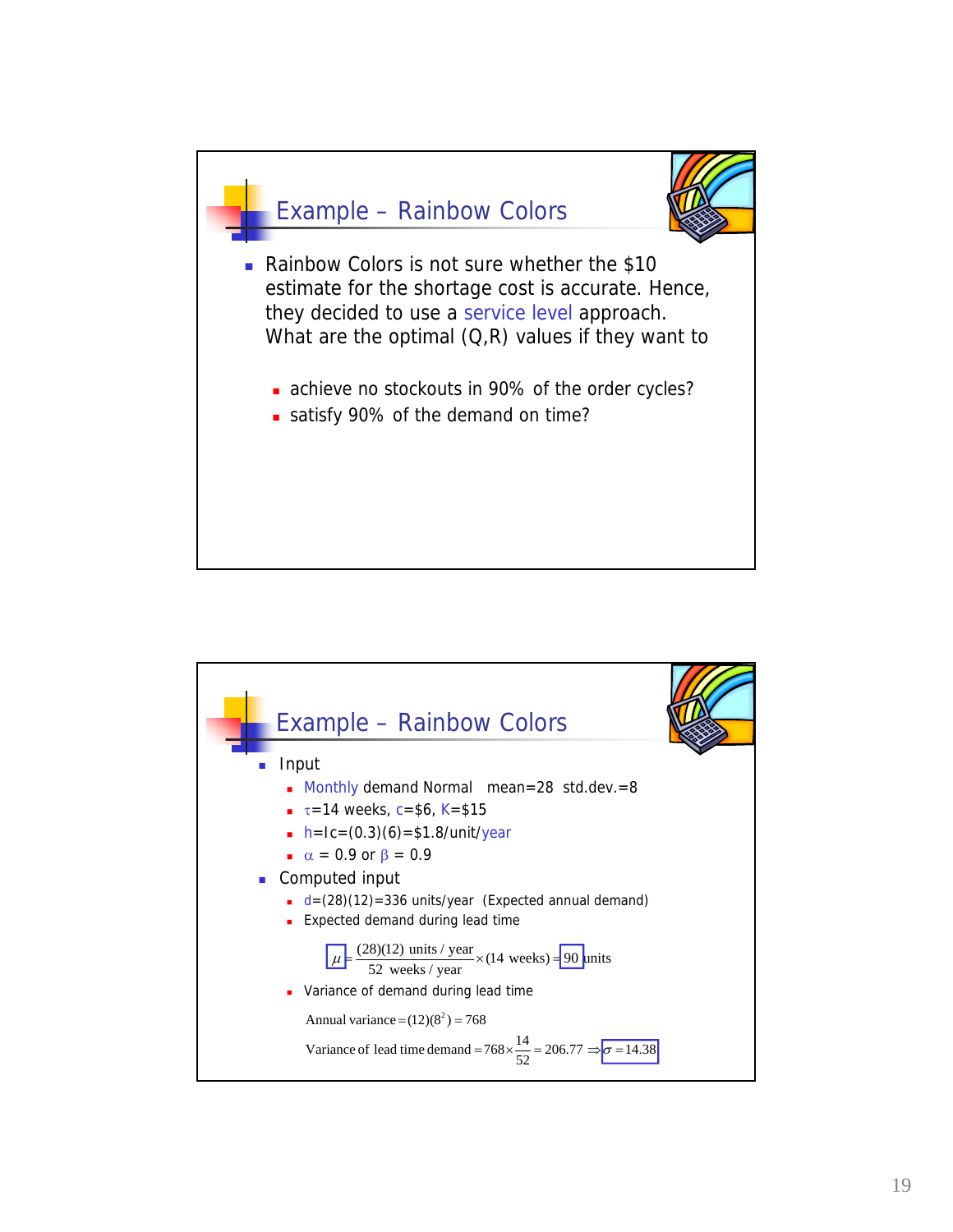

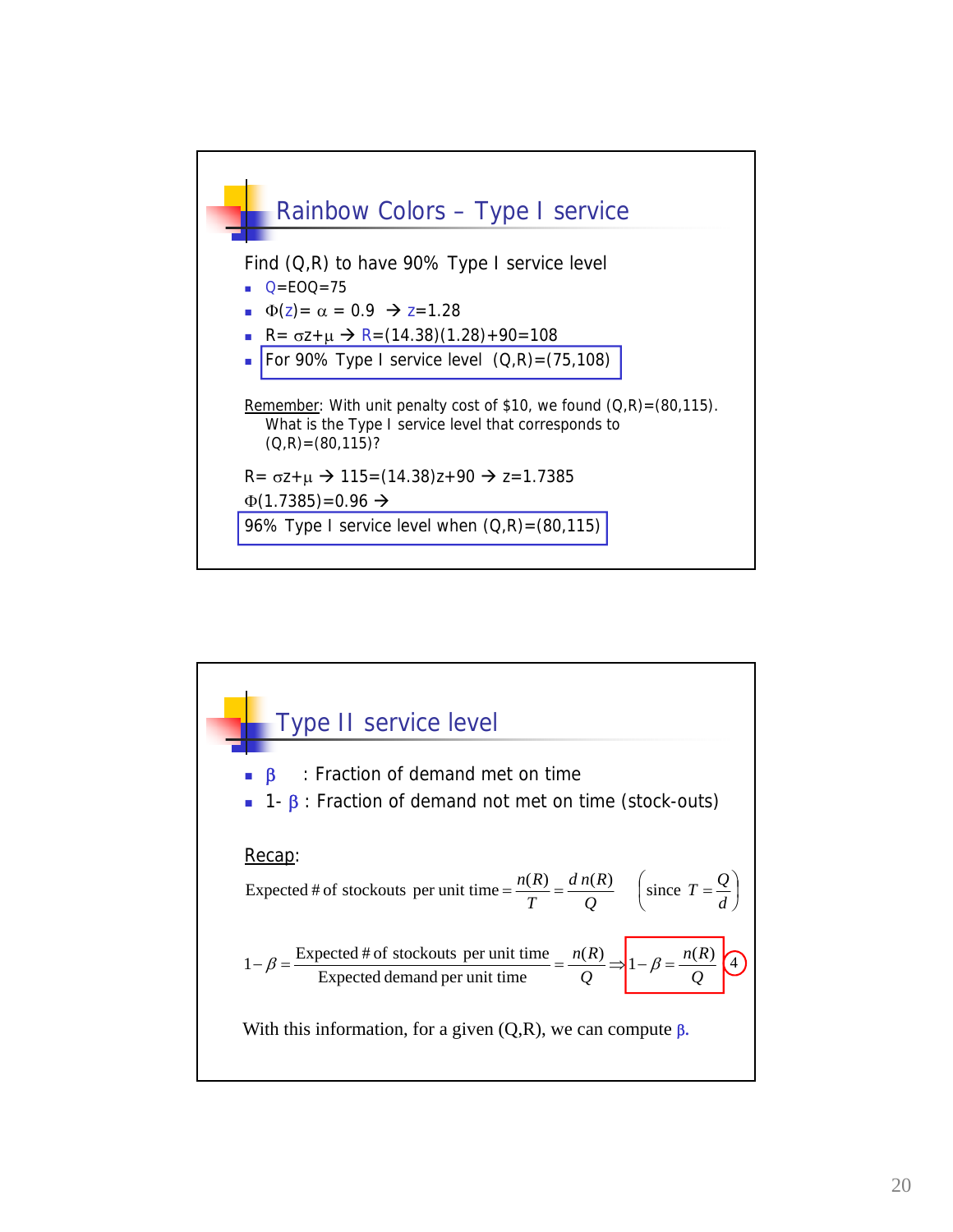

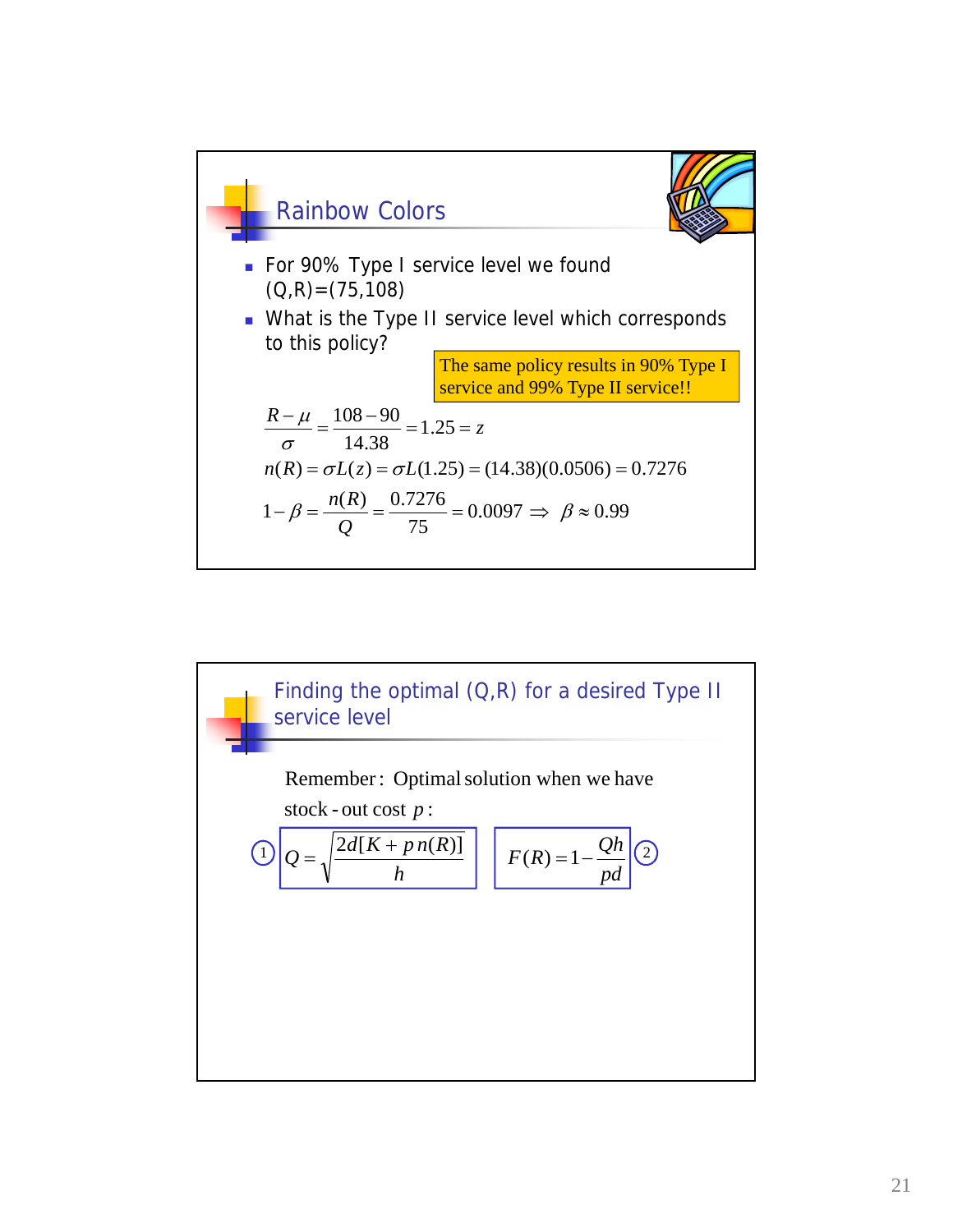

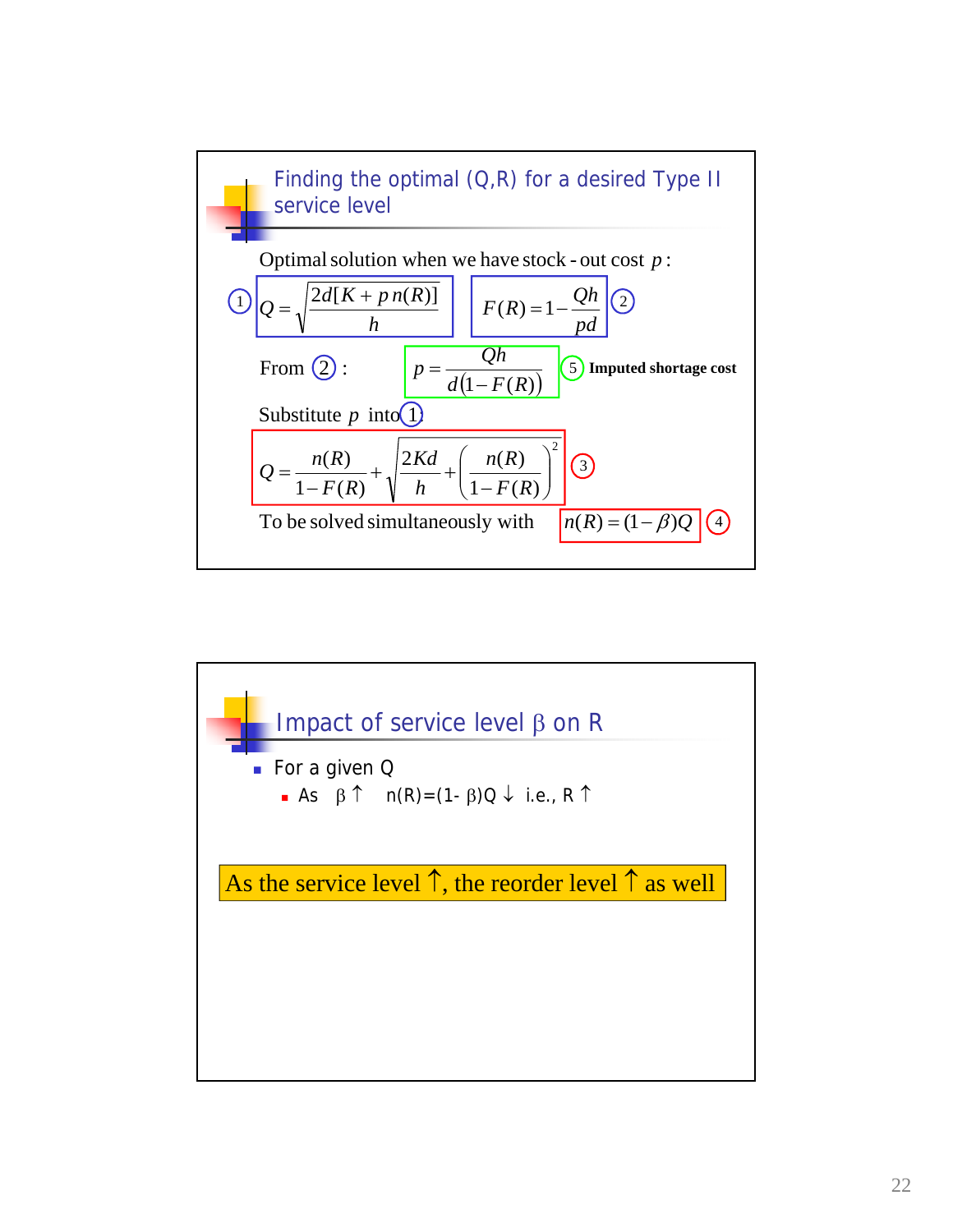

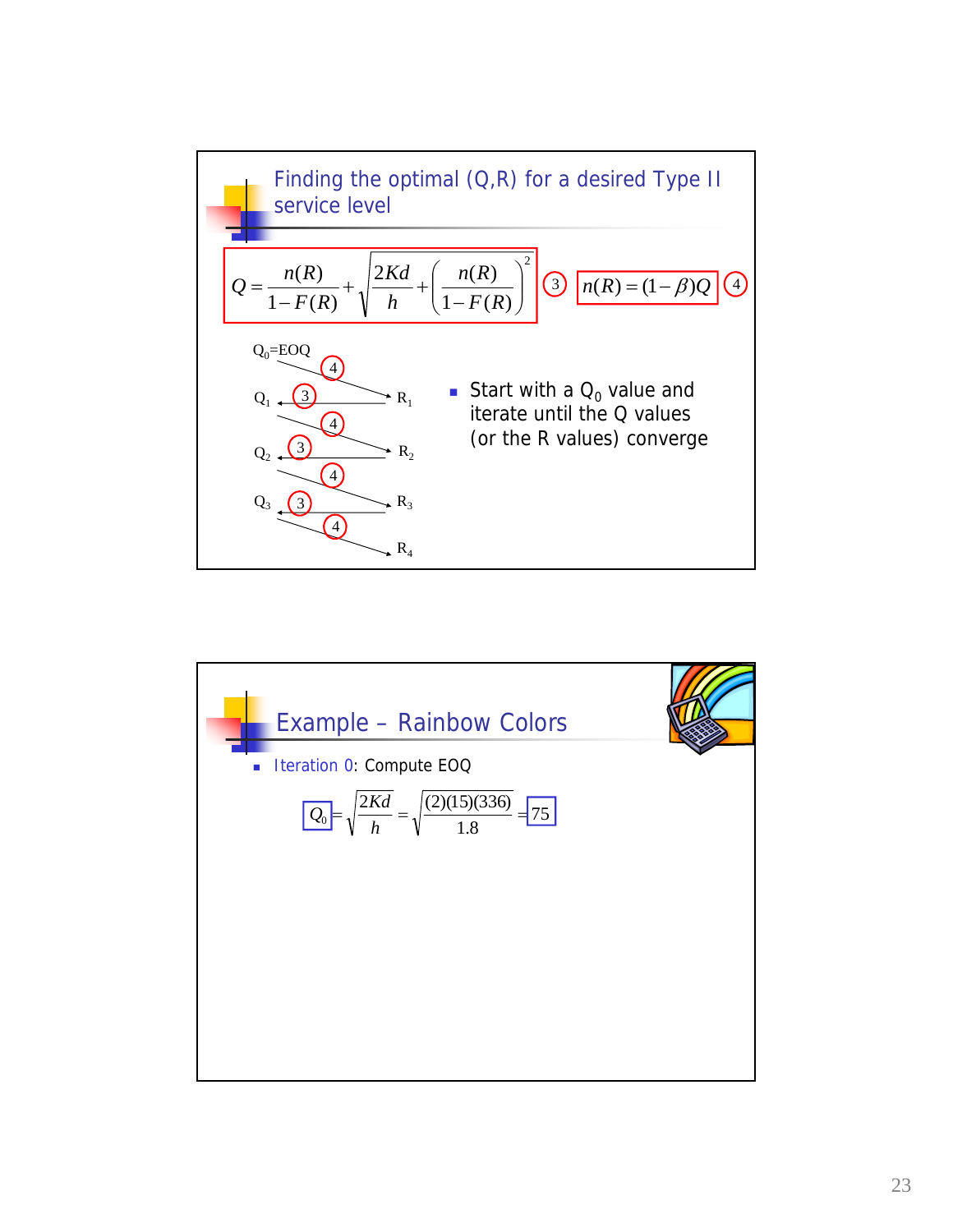